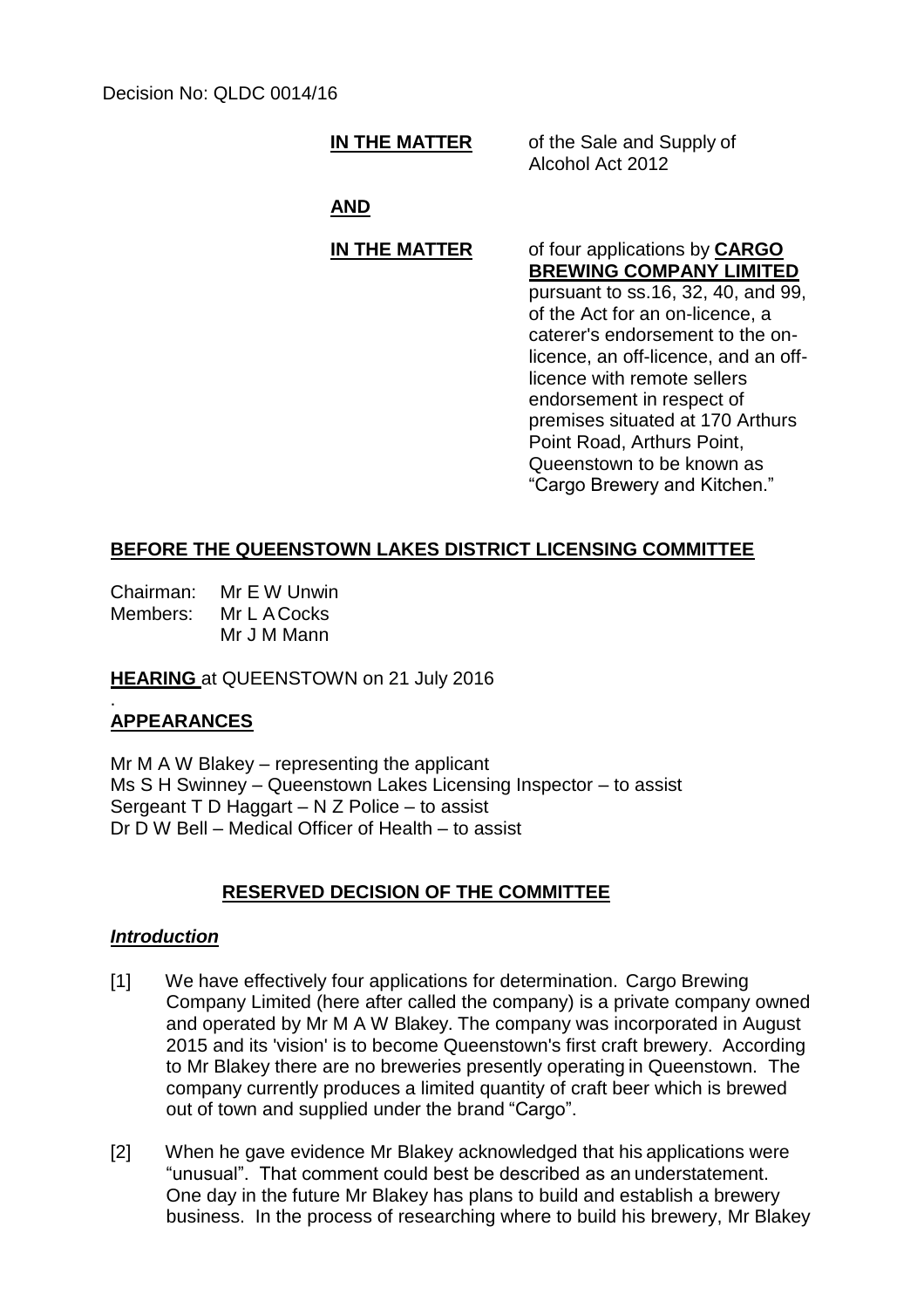found a semi-vacant site at 170 Arthurs Point Road. This is a block of land owned by Koia Investments Limited containing 7054 square meters.

- [3] The property could be described as a prime site on the tourist route between Queenstown and Arrowtown, and in a good position to target the après ski market located as it is between Queenstown and the Coronet Ski Field. Actually, it currently looks more like a neglected and 'down at heel' gathering place. On the other hand it is conceded that the artistic impression of what the finished site might look like conveys a very different picture. In this application the question could be asked in its proverbial form "Can a silk purse be made out of a sow's ear?" A more useful question might be "In the history of alcohol licensing, has any applicant ever been granted an on-licence for a truck, a container and a port-a-loo?"
- [4] At the back of the site an historical villa has been relocated, and is apparently used for office purposes. The rest of the property is untidy if not unsightly, and contains two used shipping containers, a truck, a van selling tacos, a canopy, a few seats and a port-a-loo. At least the port-a-loo cannot be seen from the road. The company has a lease of the property for an unspecified term, at an unspecified rent and for an unspecified part of the land. There is a limited amount of commercial activity going on in the form of food services such as burgers, doughnuts, tacos and pizza.
- [5] What Mr Blakey wants to do is licence the so-called 'temporary' premises including the truck and the container. He seeks an on-licence so that passersby and customers can purchase and consume his craft beer from the side of the truck. There are to be five different types of beer on offer, plus two types of cider, soft drinks and food such as burgers, empanadas and soup of the day. Mr Blakey advised that he would have containers or kegs of his craft beer stored in the container next to the truck. Pipes would run from the kegs through the side of the container, and into the back of the truck. It was anticipated that the side of the truck would open up to display a bar over which customers could purchase and consume the craft beer.
- [6] In addition Mr Blakey is seeking a catering endorsement to attach to the onlicence. He advised that he was receiving enquiries from customers who wished to have his food and beer truck at their outdoor events during the coming months, although the enquiries were mainly for weddings. His plan was to drive the truck off the site for catering purposes, which means that during this time there would be no sales of beer or food. Finally, Mr Blakey is seeking an off-licence to sell his company's craft beer from the container for take-away purposes. In addition he seeks an off-licence with a remote seller's licence enabling him to sell and deliver or courier the craft beer via the internet. On-line sales would be for a 12 pack of 'Cargo' bottles valued at \$50.00 plus the cost of delivery. The plan is that the computer to control the internet sales would also be based in the container.

### *The Application.*

[7] There was a pre-lodgement meeting between Mr Blakey, his licensing agent Mr Nik Horn, and Ms S H Swinney the Alcohol Licensing Team Leader at Queenstown Lakes District Council. At the meeting it was stated that the application was stage one of two. Under stage two Mr Blakey and the land owner were planning to place four shipping containers on the site.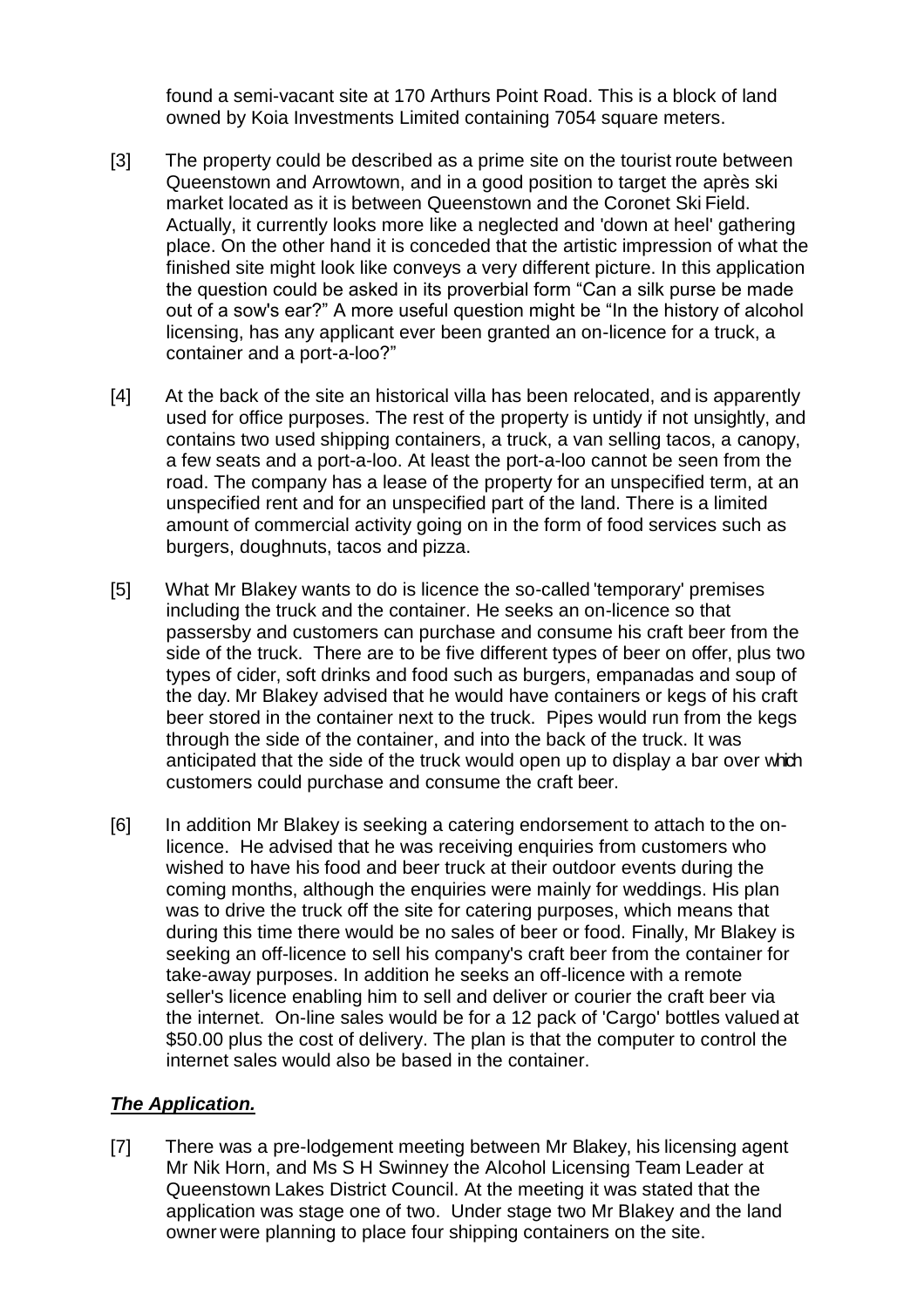These would be used for the new brewery operation although it is not clear if or when stage two will come to fruition. Following the meeting a resource consent application was lodged "to establish and operate a commercial complex consisting of relocated containers and food trucks including the sale of alcohol for an 18 month period."

- [8] Resource consent was granted with reduced trading hours between 8.00am and 8.00pm seven days a week for a period of 18 months with all structures to be removed before  $24<sup>th</sup>$  December 2017. This was surprising to us given that there was to be the one port-a-loo to be used by male and female customers and staff. We were advised that the port-a-loo is presently provided by QT Hire and is emptied and thoroughly cleaned weekly although extra cleans can be arranged. The disabled toilet access was to be in the villa at the rear of the property some 25 meters away. There was even a suggestion that patrons might be able to use the toilets at the restaurant next door. The consent itself stated that adverse visual effects were considered to be no more than minor because of the limited nature and scale of the activity, its proposed limited duration and the proposed layout. There is room to park nine cars.
- [9] In terms of suitability, Mr Blakey appears to be well qualified. He has held a Manager's Certificate since 2005. He has worked in the hospitality and events industry for the past 12 years and owns another business called "QT Event Management" which specializes in corporate events such as conferences and team building. He has been involved in such events as the Arrowtown Long Lunch, The NZ Open, the Audi Quattro Winter Games and Concerts in Wanaka and Queenstown utilising special licence's where necessary. The details of his actual involvement in these events were not given. As stated above, Mr Blakey's long term aim is to open Queenstown's first craft brewery.
- [10] It seemed to us that Mr Blakey was taking the opportunity of obtaining an alcohol licence to test the market. His emphasis was on the short term nature of the proposal prior to making a decision whether to establish the main brewery. He said:

"*Opening a temporary premises where customers can experience the beer at that site and be able to take it away with them will give us valuable insight into whether we have the right location for this business. It will also give us important feedback on the beer itself and hopefully give us a loyal following of customers to help in the early stages of opening the main brewery."*

### **Submissions from the Medical Officer of Health.**

[11] Dr Bell has been the designated Medical Officer of Health for the Otago and Southland Health Districts since 1998. In his initial report he stated that he had no matters in opposition but made the following comments which he suggested should be considered by the Committee.

> *"I have some reservations about the physical nature of the premises. A service truck, a shed, shipping containers and outside seating are unusual physical characteristics for a permanent licensed premises. Temporary structures might not be appropriate for this particular use."*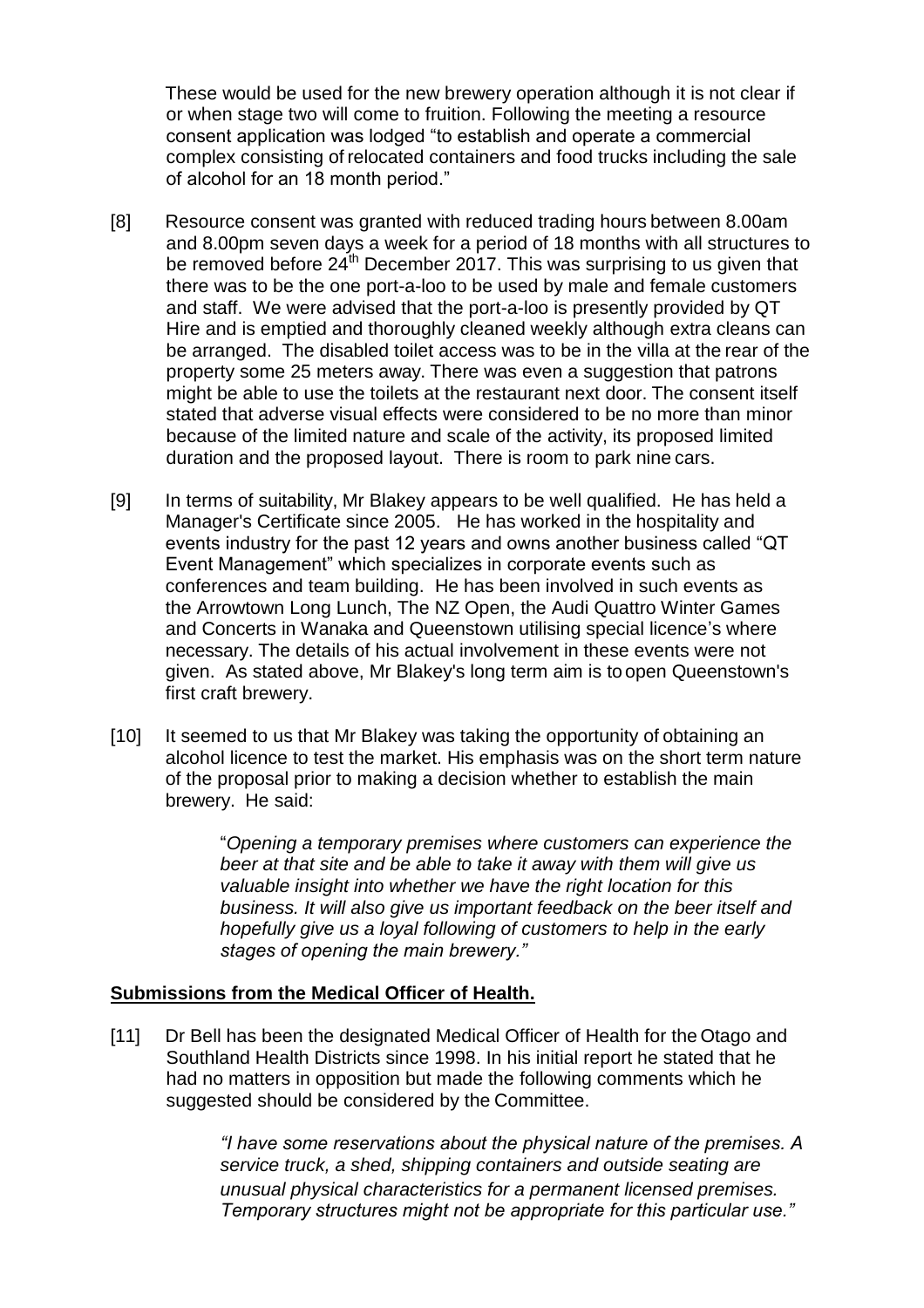# **NZ Police.**

[12] Sergeant T D Haggart is the Alcohol Protection Officer for the area. She gave evidence of a fatal accident that had occurred nearby the proposed premises when a tourist was walking along the road at 10.43pm on  $29<sup>th</sup>$  October 2013 and was struck by a vehicle the driver of which did not see the pedestrian.

## **The Licensing Inspector's Evidence and Submissions.**

- [13] In addition to her very full report, Ms S H Swinney gave evidence and made submissions. In her evidence she referred to the legal issue whether the container was a building that required a building consent and whether it was possible for Mr Blakey to obtain a compliance certificate as required by the Act. She advised the Committee that she had received a phone call from a brewery owner who was awaiting the outcome of the application as he had similar ideas that he wished to pursue.
- [14] In her final submissions Ms Swinney referred to s.105 (1) (e) of the Act. In coming to a decision about whether to issue a licence the Committee must have regard to the design and layout of the proposed premises. She said that this was important because the proposal was for the bar to be located in a food truck. There was some argument about whether a truck could be considered to be a building. There were also concerns because occasionally the truck would be leaving the site. In addition she submitted that we should take into account the life of any proposed grant given that all structures had to be removed by December 2017. On the other hand there was potential for the resource consent to be extended, allowing the current use to be permanent.

# **The Committee's Decision and Reasons.**

- [15] Pursuant to s.105 of the Act we must have regard to a number of criteria when considering whether to issue all or any of the licences applied for. We believe that the relevant issues are the object of the Act, the design and layout of the proposed premises, and the reports from the Inspector, and the Medical Officer of Health. There are other questions such as whether it is possible for the applicant to be granted a compliance certificate, whether there are premises that can be legally licensed, and whether the applicant legally qualifies for the licences that have been sought.
- [16] The most important issue in our view is the object of the Act which is set out in s.4 (1) of the Act and which reads as follows:

### *The object of the Act is that -*

- *(a) the sale, supply, and consumption of alcohol should be undertaken safely and responsibly; and*
- *(b) the harm caused by the excessive or inappropriate consumption of alcohol should be minimised.*
- [17] We believe that in this case the applicant is not only seeking a temporary solution but a cheap one. The company is not prepared or not able to spend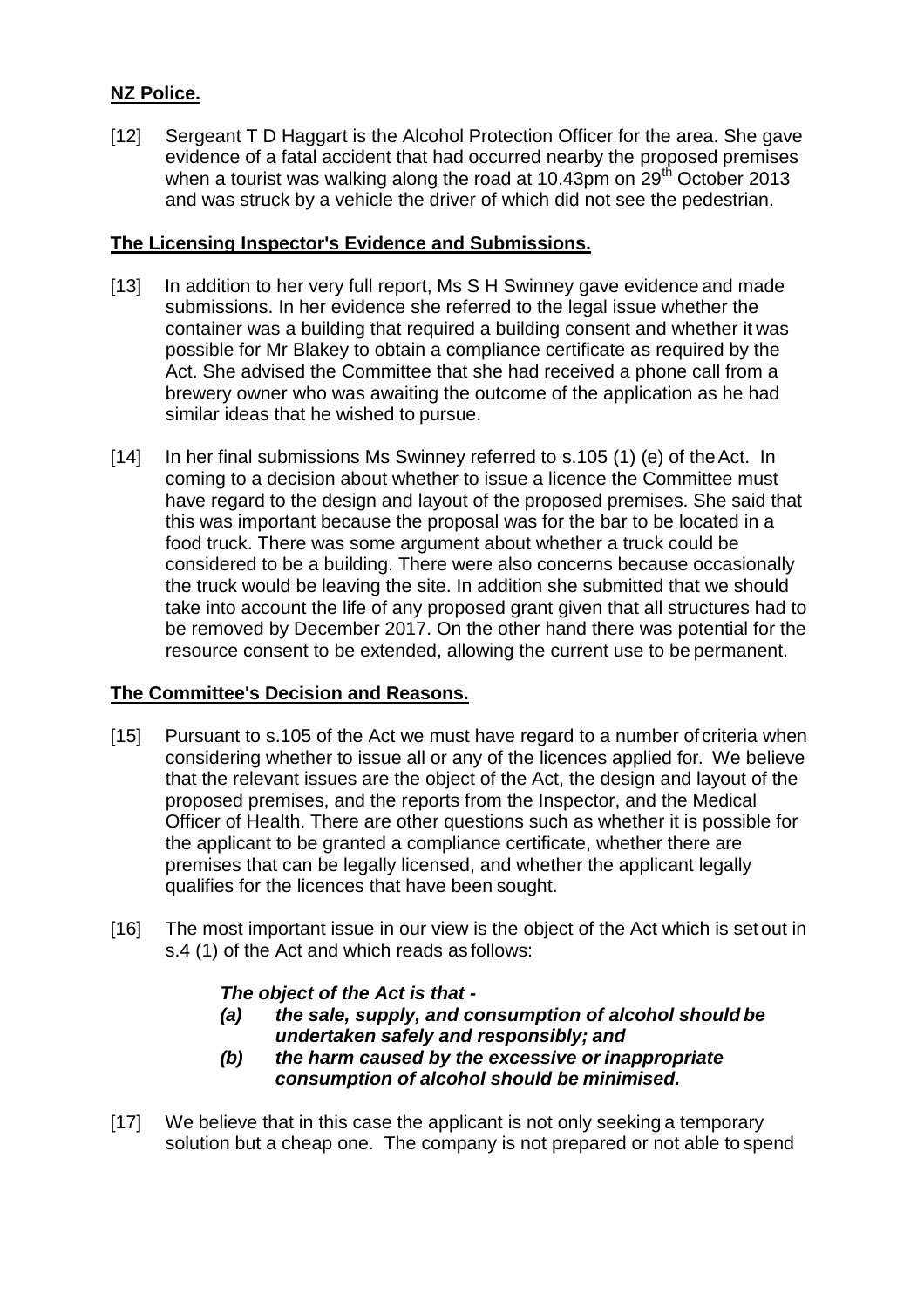money on permanent premises in case the proposal becomes uneconomic. Two consequences follow. (a) Standards have been ignored, and (b) We are unable to issue temporary licences in this case. (See s.74 of the Act). It is unbelievable to us that up to 30 or 40 males and females are expected to share a port-a-loo as part of their experience in being able to purchase and consume craft beer at this site. Such activity might have been acceptable for a special licence although even in that case we would have expected higher standards than those proposed. Not only do we have to treat this application as something that could be a permanent enterprise, but its novelty will set the bench mark for all other applications.

- [18] And that is the reason why this application for an on-licence must be declined. It would set a dangerous precedent. It would drop standards of what may be expected in licensed premises. In our view it would inevitably result in the unsafe and irresponsible sale and consumption of alcohol. If this Committee declined to take the licensing process seriously, why should it expect licensees to respect the Act's purpose and objects?
- [19] We also note that the purpose of the Act as set out in s.3 (1) of the Act is for the benefit of the community as a whole to implement a new system of control over the sale and supply of alcohol. We do not think that the licensing of a truck and container in these circumstances would benefit the community as a whole. We cannot think of any argument that would encourage us to issue a permanent licence for a container or a truck that did not even provide decent bathroom facilities, having said that we accept that a container can be renovated and restored to compare favorably with a brand new building. It is the combination of a truck, container and a port-a-loo that causes the concern, particularly as the truck is not a premises and is not a conveyance.
- [20] There are examples from the past where other tribunals have tried to 'hold the line'. In *Universal Liquor Limited and anor* **[2003] NZLLA 806** the Liquor Licensing Authority stated:

*"If all taverns (and off-licences) had the right to trade through Easter then in our view the law restraining trading during that time would inevitably be brought into disrepute. Having a law that has no effect may not physically lead to liquor abuse, but could certainly encourage the public to treat the Act with contempt and disrespect. This in turn would in our view undermine any serious attempts to reduce the abuse of liquor."*

[21] And as was stated in *The Warehouse Limited* [2008] NZLLA1673:

*"The danger of reducing liquor to the level of an, any-day/any-time/anyplace commodity should not be underestimated."*

[22] In the decision of **West Cafe Limited** TA 59/01 – 2014 the Selwyn District Licensing Committee had to deal with an application to licence a vehicle that had been used for events. The wheels were to be removed. The decision to refuse the application included these comments:

> *The objectors quite rightly, in our opinion, described the proposed premise as "an eyesore" in its present state.*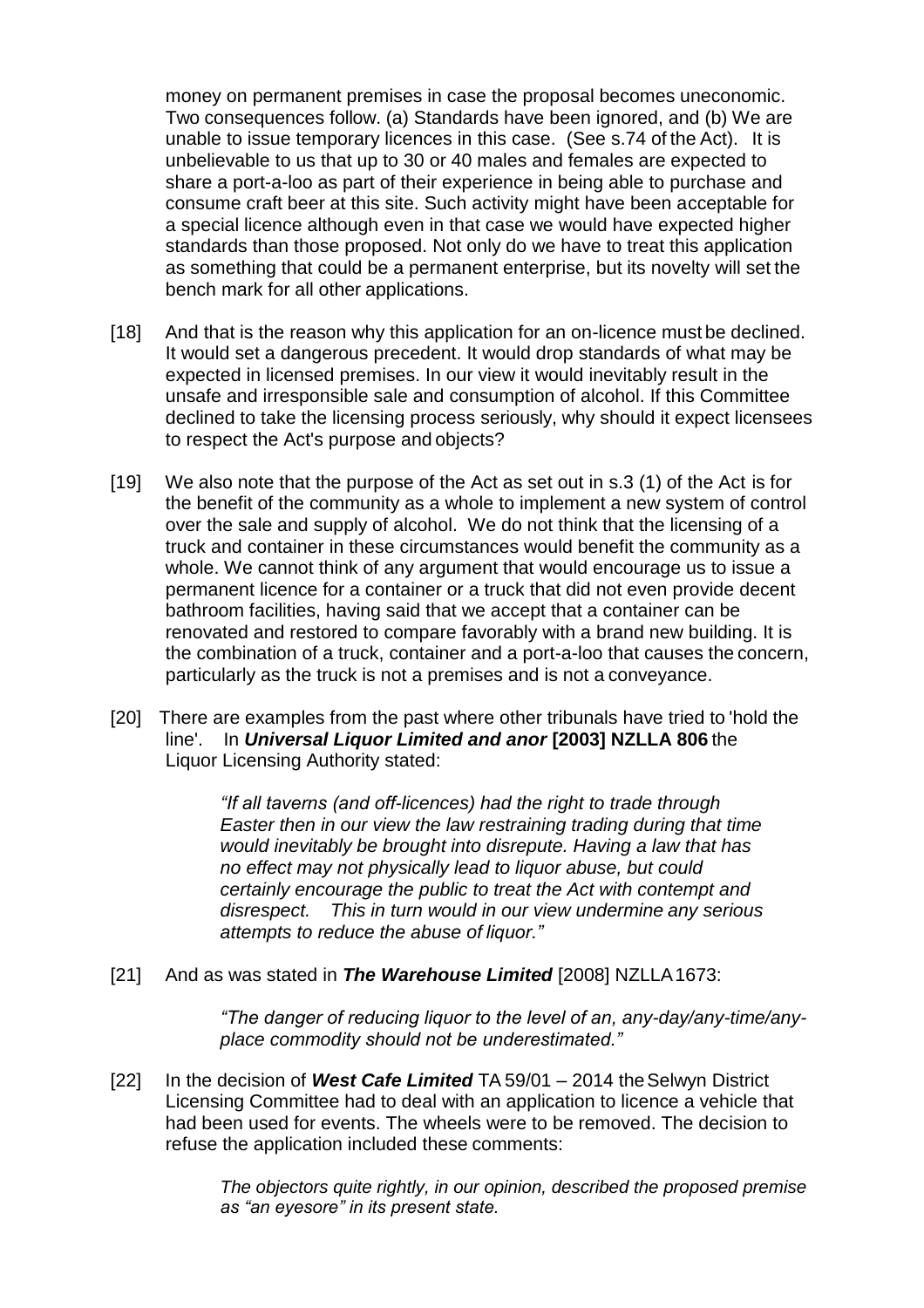*Mr Sharplin's comments in relating to the temporary nature of the premises are relevant. He stated that he thought that the premises could be used in situations where a building had to be demolished after the earthquakes and as a temporary measure the bar could be brought in to compensate. This is exactly what did occur after the demolition of the Carlton Hotel when the Christchurch earthquakes meant the Hotel's demolition was necessary. In that situation these specific premises operated as a tavern and were suitably dressed up with planter boxes and the like. The current proposal is very different.*

[23] In relation to the funding of the venture the decision of ARLA in *B L Group 2013 Limited (Cotton Club)* NZARLA PH 1192/2013 isrelevant:

> *It is not the role of the Authority to determine if a business will be viable. However, if there is no evidence or merely vague evidence of funding matters (as here) and as there is evidence that a company associated with the Samson family (who apparently, are supplying some of the funding) is in receivership (Casino Bar No 3 Limited), then it is reasonable for there to be some concern. This is particularly so given that the formula proposed for the business is untried. The evidence is that if the business plan fails, the business would be sold; but that may not happen with alacrity. If there is inadequate capital to sustain the proposed formula until the business becomes viable or is sold, then there could be a temptation to go down market and trade more like "Club 22". Whilst this would certainly attract enforcement action, the harm that could occur pending resolution of that action would be unacceptable. The lack of clarity of funding is relevant to the suitability of the applicant. In addition it has s.4 of the Act ramifications."*

[24] Finally, we refer to the decision of Moore J in **Auckland Medical Officer of Health v Birthcare Auckland Limited** [2015 NZHC 2689 and in particular to the comments at paragraph [50] as follows:

> "*There is no reason in principle why the "causal nexus" approach adopted under the 1989 Act and approved in decisions of this Court, should not continue to be relevant and applicable under the new Act. Indeed, it was not suggested in argument that a different legal test should be adopted. Under both Acts the relevant enquiry is the same; the Authority is required to have regard to the s.105 criteria (or in the case of a renewal the s.105 criteria as modified by s.131) and then step back and consider whether there is any evidence to suggest that granting the application will be contrary to the object of the Act contained in s.4(1). Namely that the sale supply and consumption of alcohol should be undertaken safely and responsibly and the harm caused by excessive or inappropriate consumption of alcohol should be minimised."*

[25] We considered the criteria in s.105 of the Act as well as the evidence and submissions of the company. We also considered the evidence from the Licensing Inspector and her submissions. We considered the evidence from the Police and the submissions of the Medical Officer of Health. The company is suitable and is aware of the company's responsibility to ensure that alcohol is supplied in a safe and responsible manner. We then stood back and considered whether there was any evidence to suggest that granting the application in its present form would be contrary to the object of the Actin